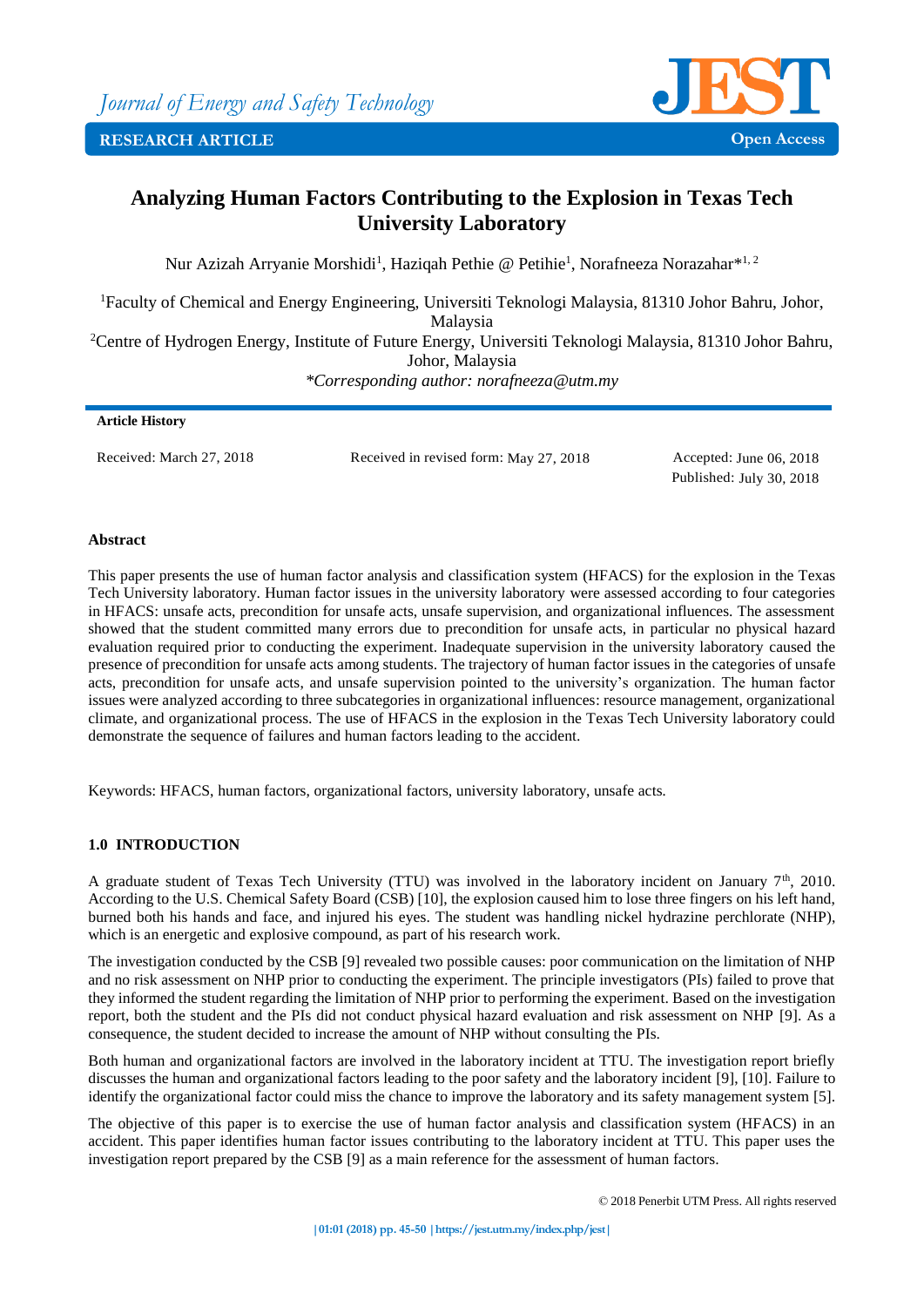This paper presents the HFACS and its approach in Section 2. Failures and human factor issues in the explosion of TTU laboratory are assessed in Section 3. Finally, Section 4 concludes the assessment of human factors in the university laboratory.

#### **2.0 METHODOLOGY**

Human factor analysis and classification system (HFACS) was introduced by Shappell and Wiegmann [7] based on the Swiss cheese model [6]. The objective of HFACS is to identify failures and human factors leading to incidents and accidents. HFACS can provide an understanding of the series of events affected by human factors. HFACS has been applied in commercial aviation, rail, and shipping industries, as well as medical sectors [8, 1, 4, 3, 2].

HFACS consists of four categories for identifying human factor issues, which are unsafe acts, precondition for unsafe acts, unsafe supervision, and organizational influences. Unsafe act is usually known as active failure. Precondition for unsafe acts, unsafe supervision, and organizational influences are classified as latent failures, which are not noticed until the incident or accident happened. All categories are further discussed in Section 2.1 to 2.4.

#### **2.1 Unsafe Acts**

Unsafe acts are often associated with the individual involved in the incident or accident. According to Shappell and Wiegmann [7], unsafe acts can be divided into two subcategories, which are errors and violations. Three types of errors introduced in HFACS are skill-based, decision, and perceptual errors. There are two types of violations, which are routine and exceptional violations. Both errors and violations are active failures resulting from the precondition for unsafe acts.

## **2.2 Precondition for Unsafe Acts**

Preconditions for unsafe acts consist of three subcategories: substandard conditions of individuals, substandard practices of individuals, and environmental factors. The substandard conditions of individual include both physical and mental states of individuals in the working environment. Examples of human factors leading to poor mental state of individuals are distraction, fatigue, and loss of situational awareness. The substandard practices of individuals have two elements: crew resource management and individual readiness [7].

## **2.3 Unsafe Supervision**

The precondition for unsafe acts is often caused by poor supervision. HFACS divides unsafe supervision into four subcategories: inadequate supervision, planned inappropriate operations, failed to correct problems, and supervisory violations. Failure to provide training and track individuals' performance working for the specific tasks can be assigned to the subcategory of inadequate supervision. More examples for each subcategory of unsafe supervision are available in the work by Shappell and Wiegmann [7].

#### **2.4 Organizational Influences**

An organization is responsible for managing and implementing systems associated with tasks. Thus, the organization could influence the individual's performance in completing the tasks. HFACS classifies organizational influences into three subcategories, which are resource management, organizational climate, and organizational process. Resource management focuses on both financial and human resource management [7]. Working environment and safety culture are examples of organizational climate. Organizational process may include documentation, instructions, safety programs, and risk management.

#### **3.0 RESULTS AND DISCUSSION**

The human factors and failures leading to the explosion of the Texas Tech University laboratory were assessed from the unsafe acts category to precondition for unsafe acts, unsafe supervision, and organizational influences categories. The human factor issues and failures are presented in Section 3.1 to 3.4.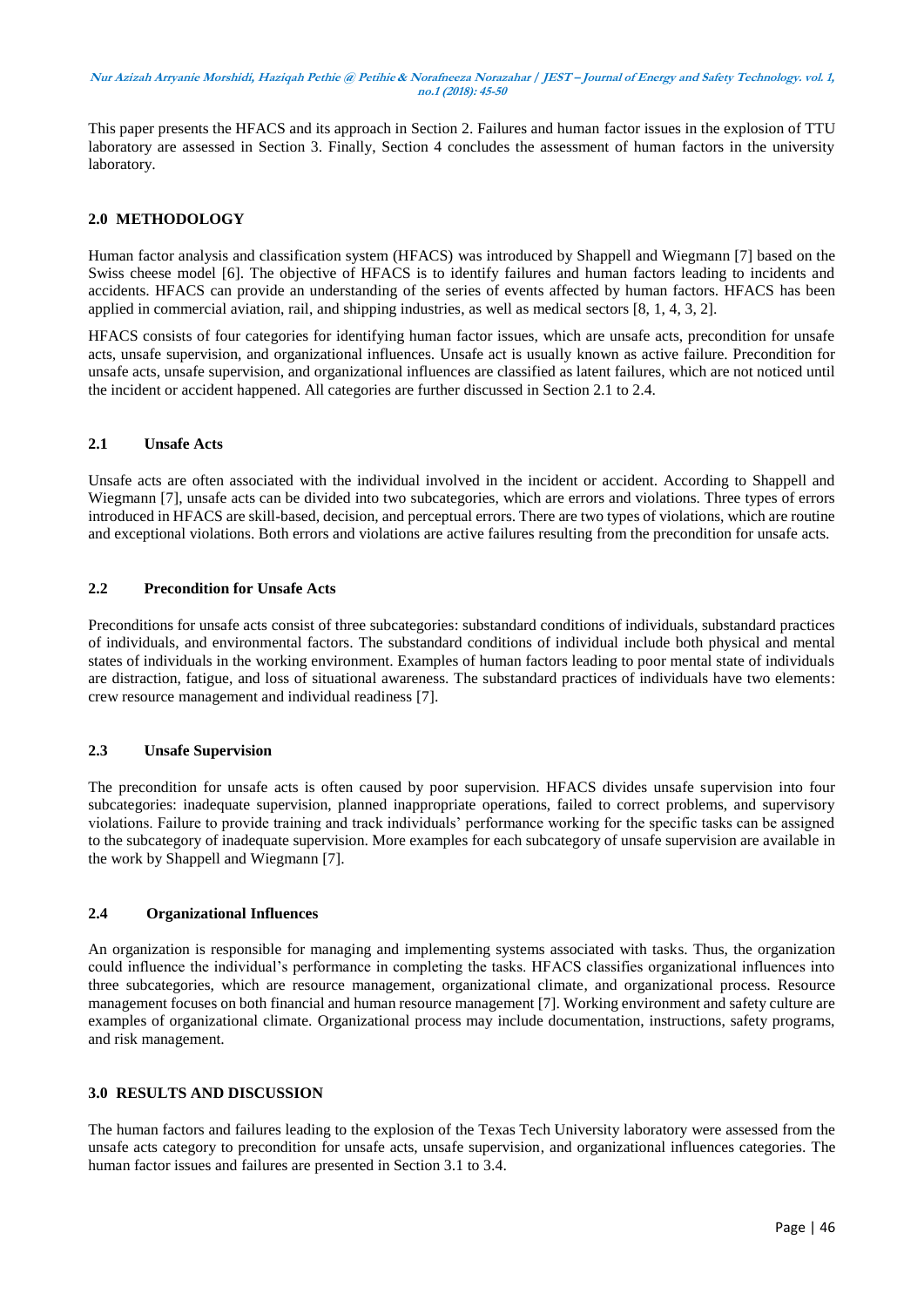# **3.1 Unsafe Acts**

Referring to the CSB [9], the student was considered as an actor in the event of explosion in the university laboratory. The student's unsafe acts were assessed based on HFACS. Fig. 1 shows both skill-based and decision errors leading to the explosion.

The skill-based errors are due to lack of training prior to handling energetic or explosive compound. The student reported that he did not receive formal safety training on physical hazard evaluation for NHP. He studied NHP by reviewing many research papers by himself [9]. Lack of safety training left the student without the knowledge of proper handling of NHP, as well as physical hazards and risks of NHP.

According to the investigation conducted by the CSB [9], the student made the decision by himself. The student did not seek advice or information from the PIs to increase the amount of NHP. The limit of NHP use is 100 mg. The student decided to prepare many batches of NHP that could fully characterize it.



**Figure 1.** Active failures identified in the university laboratory

## **3.2 Precondition for Unsafe Acts**

Fig. 2 presents the precondition for unsafe acts of the student working in the university laboratory. The precondition for unsafe acts was assessed for one subcategory only, which was the substandard practices of students. No information was identified for the subcategory of substandard conditions of students [9].

The first substandard practiced by the student in the university laboratory was the requirement to wear personal protective equipment (PPE). Wearing PPE in the university laboratory is considered as a personal choice as reported by a few individuals to the CSB [9]. Students wore PPE when they perceived the experiment or research work is too risky. The student's eyes were injured in the explosion because he did not wear the safety goggles back after returning to the university laboratory [9].

The limitation of NHP was only communicated verbally. The information regarding limitation was passed from the senior students to the new students working in the university laboratory. There was also no written procedure for the limitation of NHP provided by the department and university. The student did not communicate with the PIs prior to increasing the quantity of NHP because there was no written policy or procedure to do so.

The university laboratory did not have formal hazards and risks evaluation prior to conducting experiments. The university only provided chemical health assessment due to chemical exposure to students working in the laboratory. However, the university failed to equip the laboratory with physical hazard evaluation for energetic or explosive compounds.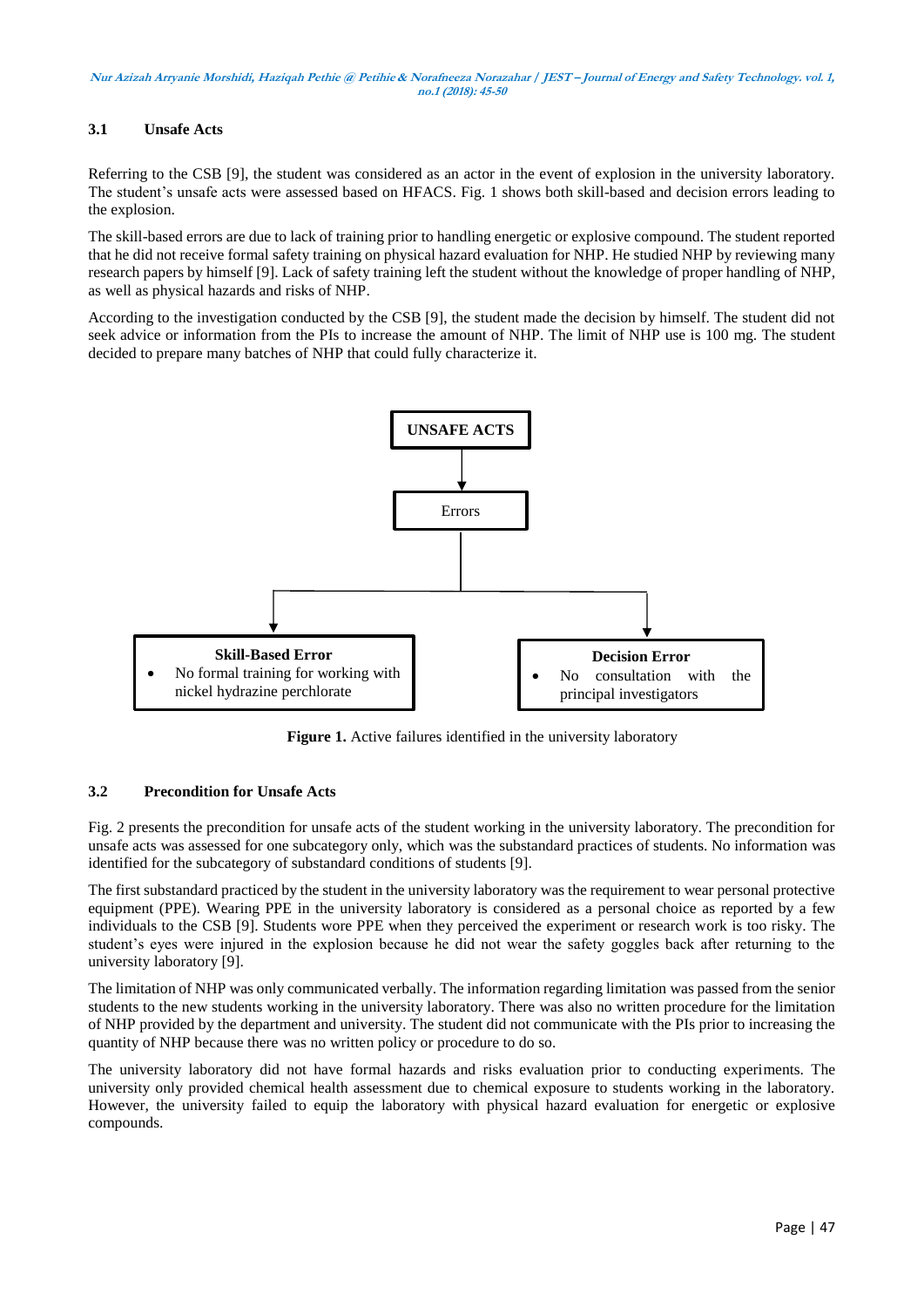

**Figure 2.** Latent failures due to substandard practices

## **3.3 Unsafe Supervision**

The precondition for unsafe acts presents due to unsafe supervision in the university laboratory. Based on the investigation report [9], the substandard practices by students were caused by inadequate supervision in the university laboratory. No training was provided by the university management to students working in the laboratory as stated in Fig. 3. Students reported to the investigation team that they had to find techniques and procedures for handling NHP without a proper guidance [9].



**Figure 3.** Latent failures due to inadequate supervision in the university laboratory

#### **3.4 Organizational Influences**

The investigation conducted by the CSB [9] stated that the deficiency of university's organization to manage safety systematically led to the explosion on January  $7<sup>th</sup>$ , 2010. Fig. 4 presents latent failures and human factors in the organizational level. Each subcategory has the human factor issues and failures.

There are many drawbacks in the resource management of the university [9]. The human factor issues in the subcategory of resource management are the failure to hire or assign university staff for tracking and assessing laboratory safety training, updating and enforcing chemical hygiene plan, reviewing safety protocol and procedure in the laboratory, and enforcing policy on handling chemicals.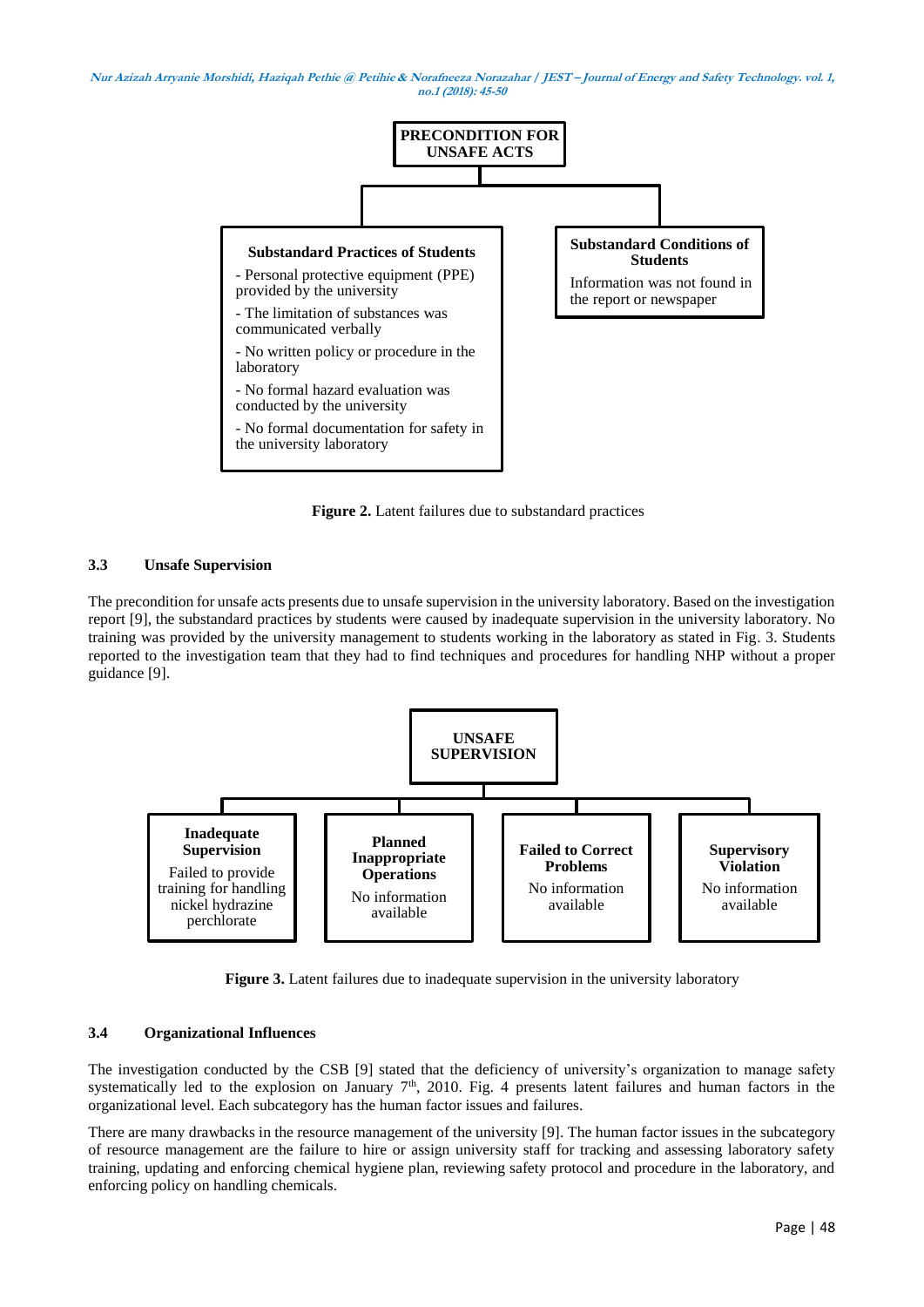Students' safety practices depend on the university's organizational climate. If the university made a serious effort on safety, the students would have conformed to the safety rules and regulations in the laboratory. In the subcategory of organizational climate, the university laboratory was not provided with a tracking system for incidents and near misses occurred in the university laboratory. To make the situation of the university laboratory worse, many incidents were not documented in the safety management system of university and thus, they were not communicated to new students working in the laboratory. The incident in 2007 involving students was not informed to new students [9].

Organizational process involves both the university's organization and students working in the laboratory. The human factor issues related to organizational process are the university's failures to provide safety management systems of the university laboratory, physical hazard evaluation in the OSHA Laboratory Standard, and guidance for determining and mitigating risks of chemicals to students working in the laboratory.



**Figure 4.** Latent failures due to poor safety management of the university laboratory

## **4.0 CONCLUSION**

The explosion in a laboratory of Texas Tech University causing serious injuries to one student reveals the weakness of the university's organization to manage safety systematically. There are many human factor issues in the university's organization based on the investigation report of the CSB [9] supported by the assessment using HFACS. The human factor issues were only noticed when there was an explosion in the university laboratory. The student was the victim of the situation and the deficiency of safety management in the university laboratory.

#### **Acknowledgements**

The authors would like to thank the reviewers of the Journal of Energy and Safety Technology for their insightful review.

#### **References**

- [1] Baysari, M.T., McIntosh, A.S., & Wilson, J.R. (2008). Understanding the human factors contribution to railway accidents and incidents in Australia. *Accident Analysis and Prevention, 40*, 1750 – 1757.
- [2] Madigan, R., Golightly, D., & Madders, R. (2016). Application of Human Factors and Classification System (HFACS) to UK rail safety of the line incidents. *Accident Analysis and Prevention, 97*, 122 – 131.
- [3] Mazaheri, A., Montewka, J., Nisula, J., & Kujala, P. (2015). Usability of accident and incident reports for evidence-based risk modeling A case study on ship grounding reports. *Safety Science, 76*, 202 – 214.
- [4] Mosaly, P., Mazur, L.M., Miller, S., Eblan, M., & Jones, E.L. (2013). Applying Human Factors Analysis and Classification System (HFACS) to the analysis of good catches in radiation oncology. *Supplement, 87(2)*, S683.